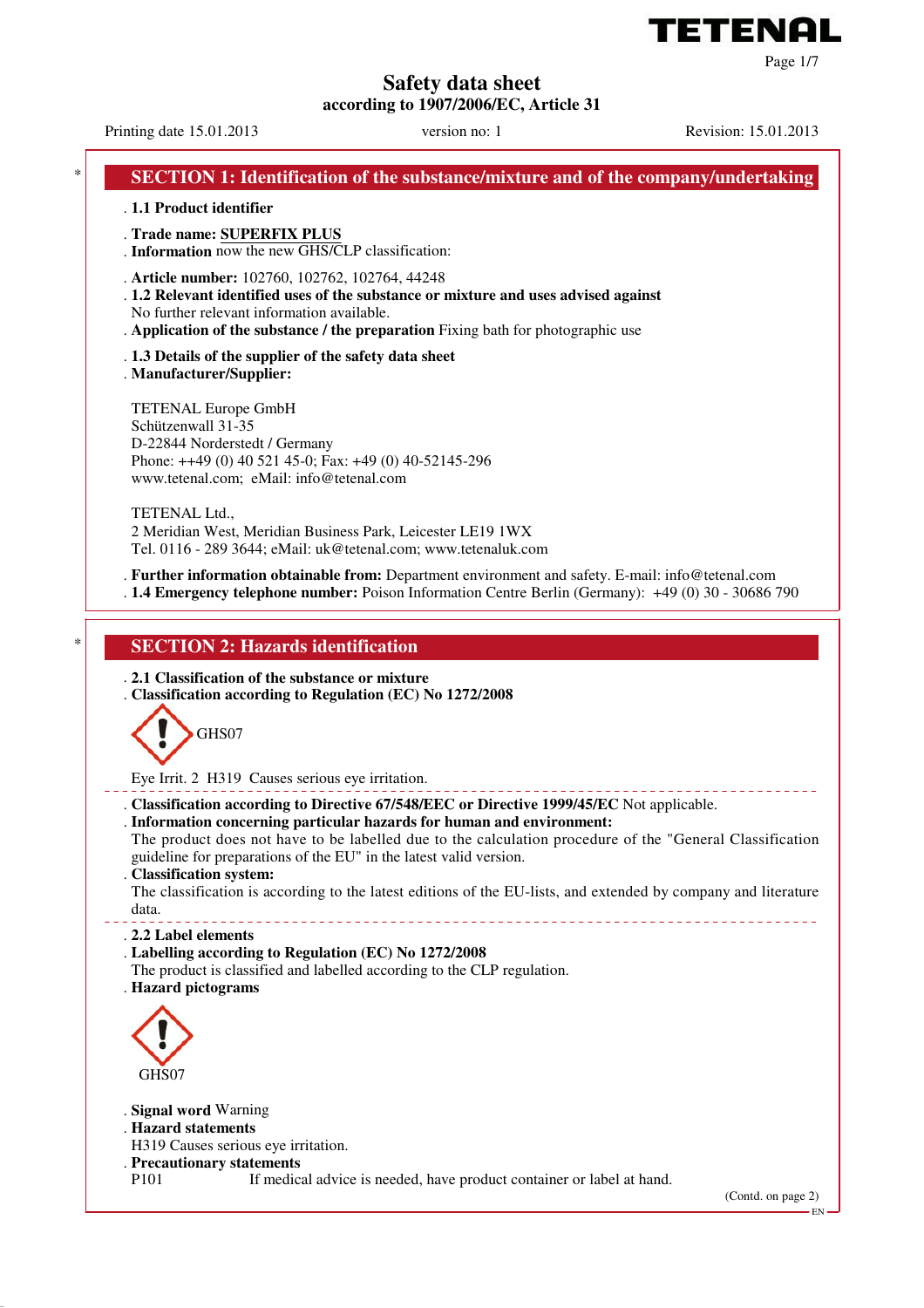

Page 2/7

# **Safety data sheet according to 1907/2006/EC, Article 31**

Printing date 15.01.2013 version no: 1 Revision: 15.01.2013

**Trade name: SUPERFIX PLUS**

|                                | (Contd. of page 1)                                                                                    |  |
|--------------------------------|-------------------------------------------------------------------------------------------------------|--|
| P <sub>102</sub>               | Keep out of reach of children.                                                                        |  |
| P <sub>10</sub> 3              | Read label before use.                                                                                |  |
| P <sub>264</sub>               | Wash thoroughly after handling.                                                                       |  |
| P <sub>280</sub>               | Wear protective gloves/protective clothing/eye protection/face protection.                            |  |
|                                | P305+P351+P338 IF IN EYES: Rinse cautiously with water for several minutes. Remove contact lenses, if |  |
|                                | present and easy to do. Continue rinsing.                                                             |  |
| P337+P313                      | If eye irritation persists: Get medical advice/attention.                                             |  |
| . Additional information: Void |                                                                                                       |  |
| 23 Other hozards               |                                                                                                       |  |

. **2.3 Other hazards**

. **Results of PBT and vPvB assessment**

- . **PBT:** Not applicable.
- . **vPvB:** Not applicable.

# \* **SECTION 3: Composition/information on ingredients**

#### . **3.2 Chemical characterization: Mixtures**

. **Description:** Mixture of substances listed below with nonhazardous additions.

#### . **Dangerous components:** CAS: 107-21-1 EINECS: 203-473-3 Index number: 603-027-00-1 Reg.nr.: 01-2119456816-28-xxxx ethylene glycol / ethane-1,2-diol  $\mathbf{\times}$  Xn R22  $\overline{4}$  Acute Tox. 4, H302  $1 - 3\%$ CAS: 64-19-7 EINECS: 200-580-7 Index number: 607-002-00-6 Reg.nr.: 01-2119475328-30-xxxx **. Flam.** Liq. 3, H226; Skin Corr. 1A, H314 acetic acid  $\overline{\Xi}$  C R35  $R10$  $1 - 3\%$ CAS: 7681-57-4 EINECS: 231-673-0 Index number: 016-063-00-2 Reg.nr.: 01-2119531326-45-xxxx  $\otimes$  Eye Dam. 1, H318;  $\otimes$  Acute Tox. 4, H302 sodium metabisulphite (sodium disulphite)  $\overline{\mathbf{X}}$  Xn R22;  $\overline{\mathbf{X}}$  Xi R41  $R31$  $1 - 2\%$ . **Additional information:** For the wording of the listed risk phrases refer to section 16.

## **SECTION 4: First aid measures**

- . **4.1 Description of first aid measures**
- . **General information:** Immediately remove any clothing/shoes soiled by the product.
- . **After skin contact:** Immediately rinse with water.
- . **After eye contact:** Rinse opened eye for several (15 min) under running water.
- . **After swallowing:** Drink plenty of water and provide fresh air. Call for a doctor immediately.
- . **4.2 Most important symptoms and effects, both acute and delayed**
- No further relevant information available.
- . **4.3 Indication of any immediate medical attention and special treatment needed**

No further relevant information available.

# **SECTION 5: Firefighting measures**

- . **5.1 Extinguishing media**
- . **Suitable extinguishing agents:**
- CO2, powder or water spray. Fight larger fires with water spray or alcohol resistant foam.
- . **5.2 Special hazards arising from the substance or mixture** No further relevant information available.

(Contd. on page 3)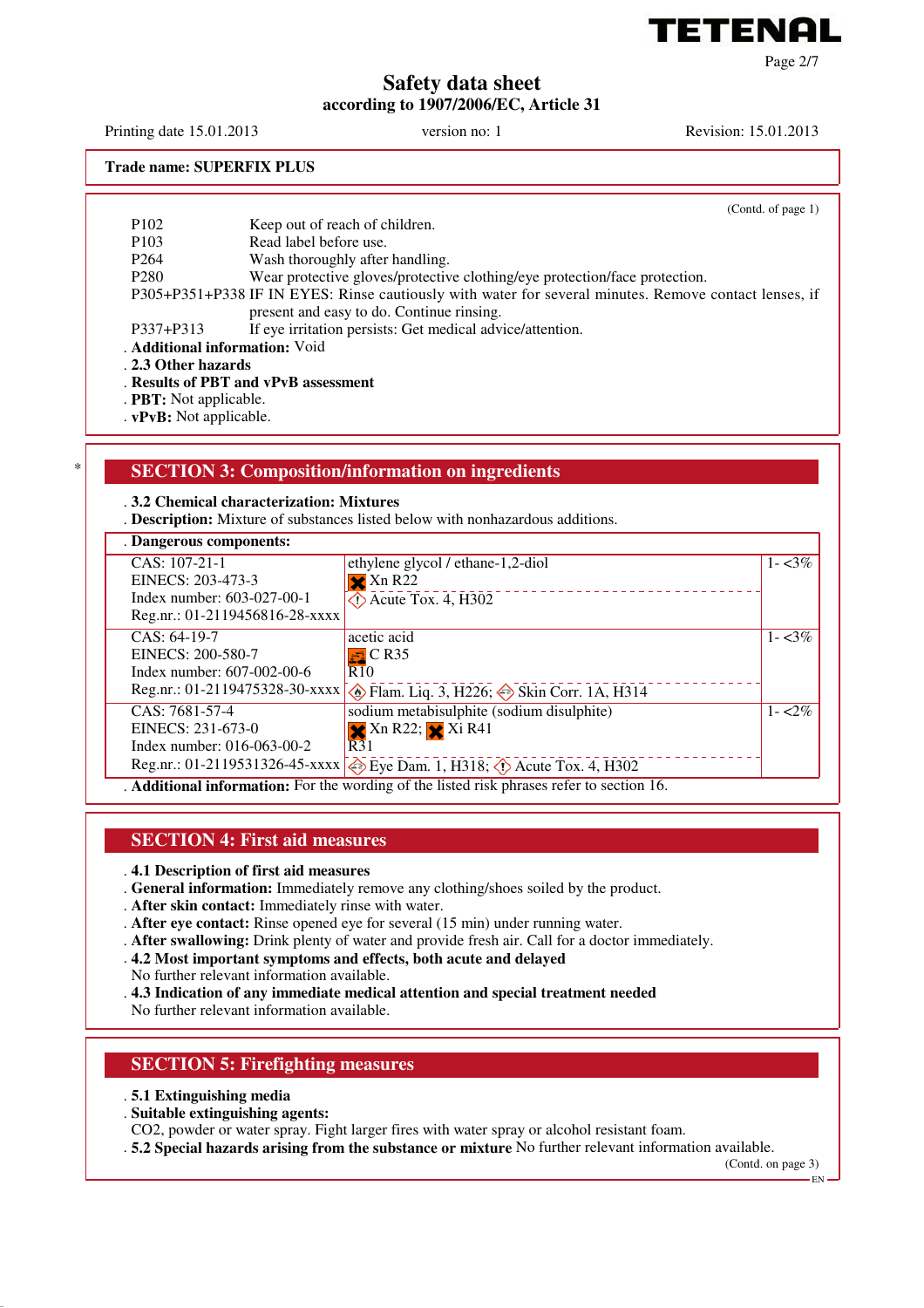

**Safety data sheet according to 1907/2006/EC, Article 31**

Printing date 15.01.2013 version no: 1 Revision: 15.01.2013

**Trade name: SUPERFIX PLUS**

(Contd. of page 2)

Page 3/7

. **5.3 Advice for firefighters**

. **Protective equipment:** No special measures required.

## **SECTION 6: Accidental release measures**

- . **6.1 Personal precautions, protective equipment and emergency procedures** Ensure adequate ventilation . **6.2 Environmental precautions:**
- Dilute with plenty of water.
- Do not allow to enter sewers/ surface or ground water.
- . **6.3 Methods and material for containment and cleaning up:**

Absorb with liquid-binding material (sand, diatomite, acid binders, universal binders, sawdust). Pick up mechanically.

. **6.4 Reference to other sections** No dangerous substances are released.

## **SECTION 7: Handling and storage**

. **7.1 Precautions for safe handling** No special measures required.

- . **Information about fire and explosion protection:** No special measures required.
- . **7.2 Conditions for safe storage, including any incompatibilities**
- . **Storage:**

. **Requirements to be met by storerooms and receptacles:** Store only in the original receptacle.

- . **Information about storage in one common storage facility:** Store away from foodstuffs.
- . **Further information about storage conditions:**
- Protect from heat and direct sunlight.

Store under lock and key and out of the reach of children.

Recommended storage temperature: 5-25 °C

. **7.3 Specific end use(s)** No further relevant information available.

## \* **SECTION 8: Exposure controls/personal protection**

. **Additional information about design of technical facilities:** No further data; see item 7.

#### . **8.1 Control parameters**

| 107-21-1 ethylene glycol / ethane-1,2-diol $(1 - 3\%)$<br>WEL (Great Britain) Short-term value: $104**$ mg/m <sup>3</sup> , $40**$ ppm<br>Long-term value: $10*52**$ mg/m <sup>3</sup> , $20**$ ppm<br>Sk *particulate **vapour<br><b>IOELV (EU)</b><br>Short-term value: $104 \text{ mg/m}^3$ , 40 ppm<br>Long-term value: 52 mg/m <sup>3</sup> , 20 ppm<br>Skin<br>TLV (USA)<br>Short-term value: $C$ 100 mg/m <sup>3</sup><br>H<br>64-19-7 acetic acid $(1 - 3\%)$<br>Long-term value: 25 mg/m <sup>3</sup> , 10 ppm<br><b>IOELV (EU)</b><br>PEL (USA)<br>Long-term value: 25 mg/m <sup>3</sup> , 10 ppm<br>REL (USA)<br>Short-term value: $37 \text{ mg/m}^3$ , $15 \text{ ppm}$<br>Long-term value: $25 \text{ mg/m}^3$ , 10 ppm<br>TLV (USA)<br>Short-term value: $37 \text{ mg/m}^3$ , $15 \text{ ppm}$<br>Long-term value: $25 \text{ mg/m}^3$ , 10 ppm | . Ingredients with limit values that require monitoring at the workplace: |  |  |
|-----------------------------------------------------------------------------------------------------------------------------------------------------------------------------------------------------------------------------------------------------------------------------------------------------------------------------------------------------------------------------------------------------------------------------------------------------------------------------------------------------------------------------------------------------------------------------------------------------------------------------------------------------------------------------------------------------------------------------------------------------------------------------------------------------------------------------------------------------------------|---------------------------------------------------------------------------|--|--|
| (Contd. on page 4)<br>EN                                                                                                                                                                                                                                                                                                                                                                                                                                                                                                                                                                                                                                                                                                                                                                                                                                        |                                                                           |  |  |
|                                                                                                                                                                                                                                                                                                                                                                                                                                                                                                                                                                                                                                                                                                                                                                                                                                                                 |                                                                           |  |  |
|                                                                                                                                                                                                                                                                                                                                                                                                                                                                                                                                                                                                                                                                                                                                                                                                                                                                 |                                                                           |  |  |
|                                                                                                                                                                                                                                                                                                                                                                                                                                                                                                                                                                                                                                                                                                                                                                                                                                                                 |                                                                           |  |  |
|                                                                                                                                                                                                                                                                                                                                                                                                                                                                                                                                                                                                                                                                                                                                                                                                                                                                 |                                                                           |  |  |
|                                                                                                                                                                                                                                                                                                                                                                                                                                                                                                                                                                                                                                                                                                                                                                                                                                                                 |                                                                           |  |  |
|                                                                                                                                                                                                                                                                                                                                                                                                                                                                                                                                                                                                                                                                                                                                                                                                                                                                 |                                                                           |  |  |
|                                                                                                                                                                                                                                                                                                                                                                                                                                                                                                                                                                                                                                                                                                                                                                                                                                                                 |                                                                           |  |  |
|                                                                                                                                                                                                                                                                                                                                                                                                                                                                                                                                                                                                                                                                                                                                                                                                                                                                 |                                                                           |  |  |
|                                                                                                                                                                                                                                                                                                                                                                                                                                                                                                                                                                                                                                                                                                                                                                                                                                                                 |                                                                           |  |  |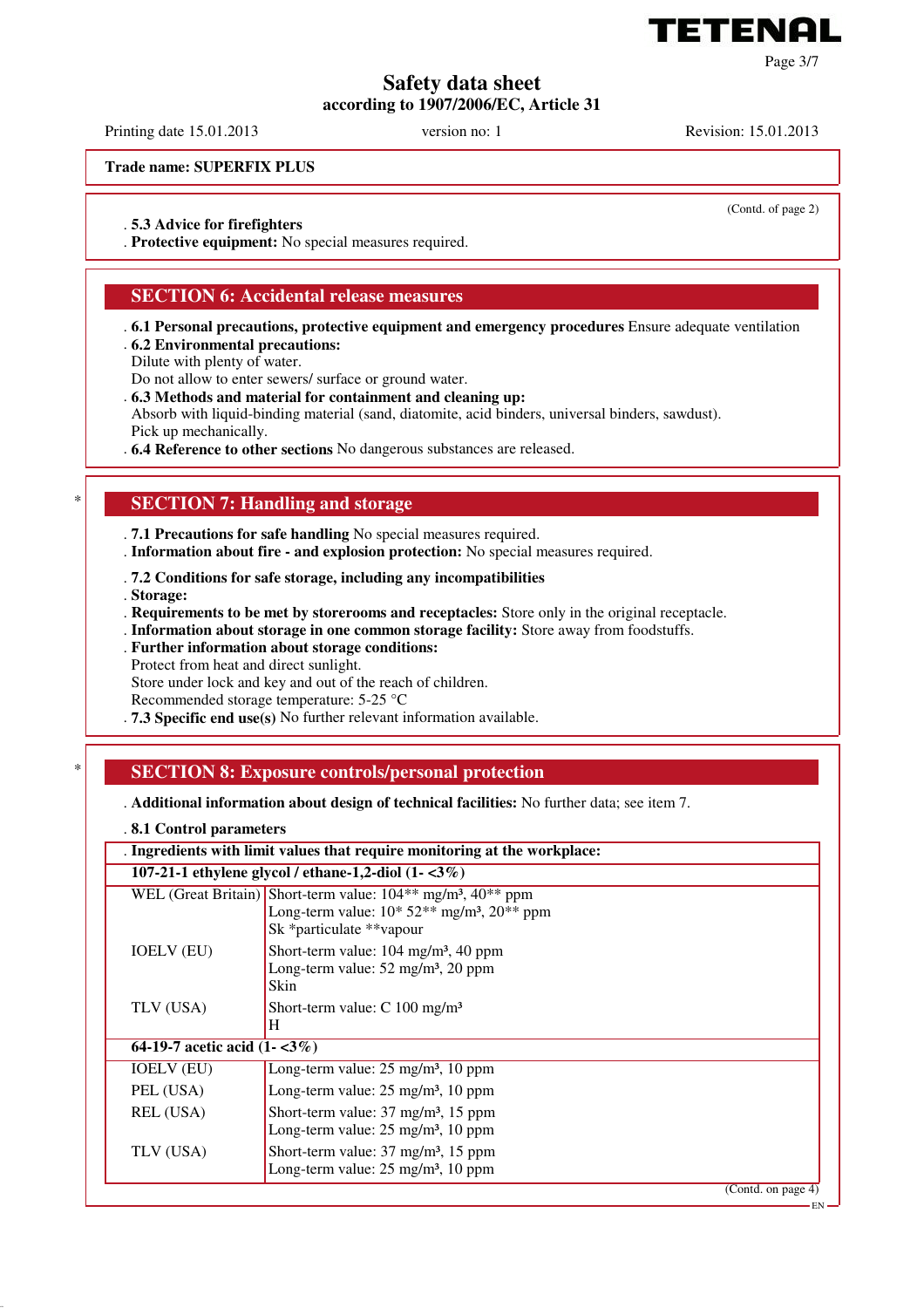

Page 4/7

**Safety data sheet**

**according to 1907/2006/EC, Article 31**

Printing date 15.01.2013 version no: 1 Revision: 15.01.2013

**Trade name: SUPERFIX PLUS**

| WEL (Great Britain) Long-term value: 5 mg/m <sup>3</sup><br>REL (USA)<br>TLV (USA)<br>.8.2 Exposure controls<br>. Personal protective equipment:<br>. General protective and hygienic measures:<br>Avoid contact with the eyes and skin.<br>Do not inhale gases / fumes / aerosols.<br>Do not eat, drink, smoke or sniff while working.<br>. Respiratory protection: Ensure adequate ventilation<br>. Protection of hands:<br>. Material of gloves<br>application.<br>Butyl rubber, BR<br>Nitrile rubber, NBR | 7681-57-4 sodium metabisulphite (sodium disulphite) (1-<2%)<br>Long-term value: 5 mg/m <sup>3</sup><br>Long-term value: 5 mg/m <sup>3</sup><br>. Additional information: The lists valid during the making were used as basis.<br>The usual precautionary measures are to be adhered to when handling chemicals. | The glove material has to be impermeable and resistant to the product/ the substance/ the preparation.<br>Selection of the glove material on consideration of the penetration times, rates of diffusion and the degradation<br>The selection of the suitable gloves does not only depend on the material, but also on further marks of quality<br>and varies from manufacturer to manufacturer. As the product is a preparation of several substances, the<br>resistance of the glove material can not be calculated in advance and has therefore to be checked prior to the |
|---------------------------------------------------------------------------------------------------------------------------------------------------------------------------------------------------------------------------------------------------------------------------------------------------------------------------------------------------------------------------------------------------------------------------------------------------------------------------------------------------------------|------------------------------------------------------------------------------------------------------------------------------------------------------------------------------------------------------------------------------------------------------------------------------------------------------------------|------------------------------------------------------------------------------------------------------------------------------------------------------------------------------------------------------------------------------------------------------------------------------------------------------------------------------------------------------------------------------------------------------------------------------------------------------------------------------------------------------------------------------------------------------------------------------|
|                                                                                                                                                                                                                                                                                                                                                                                                                                                                                                               |                                                                                                                                                                                                                                                                                                                  |                                                                                                                                                                                                                                                                                                                                                                                                                                                                                                                                                                              |
|                                                                                                                                                                                                                                                                                                                                                                                                                                                                                                               |                                                                                                                                                                                                                                                                                                                  |                                                                                                                                                                                                                                                                                                                                                                                                                                                                                                                                                                              |
|                                                                                                                                                                                                                                                                                                                                                                                                                                                                                                               |                                                                                                                                                                                                                                                                                                                  |                                                                                                                                                                                                                                                                                                                                                                                                                                                                                                                                                                              |
|                                                                                                                                                                                                                                                                                                                                                                                                                                                                                                               |                                                                                                                                                                                                                                                                                                                  |                                                                                                                                                                                                                                                                                                                                                                                                                                                                                                                                                                              |
|                                                                                                                                                                                                                                                                                                                                                                                                                                                                                                               |                                                                                                                                                                                                                                                                                                                  |                                                                                                                                                                                                                                                                                                                                                                                                                                                                                                                                                                              |
|                                                                                                                                                                                                                                                                                                                                                                                                                                                                                                               |                                                                                                                                                                                                                                                                                                                  |                                                                                                                                                                                                                                                                                                                                                                                                                                                                                                                                                                              |
|                                                                                                                                                                                                                                                                                                                                                                                                                                                                                                               |                                                                                                                                                                                                                                                                                                                  |                                                                                                                                                                                                                                                                                                                                                                                                                                                                                                                                                                              |
|                                                                                                                                                                                                                                                                                                                                                                                                                                                                                                               |                                                                                                                                                                                                                                                                                                                  |                                                                                                                                                                                                                                                                                                                                                                                                                                                                                                                                                                              |
|                                                                                                                                                                                                                                                                                                                                                                                                                                                                                                               |                                                                                                                                                                                                                                                                                                                  |                                                                                                                                                                                                                                                                                                                                                                                                                                                                                                                                                                              |
|                                                                                                                                                                                                                                                                                                                                                                                                                                                                                                               |                                                                                                                                                                                                                                                                                                                  |                                                                                                                                                                                                                                                                                                                                                                                                                                                                                                                                                                              |
|                                                                                                                                                                                                                                                                                                                                                                                                                                                                                                               |                                                                                                                                                                                                                                                                                                                  |                                                                                                                                                                                                                                                                                                                                                                                                                                                                                                                                                                              |
|                                                                                                                                                                                                                                                                                                                                                                                                                                                                                                               |                                                                                                                                                                                                                                                                                                                  |                                                                                                                                                                                                                                                                                                                                                                                                                                                                                                                                                                              |
|                                                                                                                                                                                                                                                                                                                                                                                                                                                                                                               |                                                                                                                                                                                                                                                                                                                  |                                                                                                                                                                                                                                                                                                                                                                                                                                                                                                                                                                              |
| Neoprene gloves                                                                                                                                                                                                                                                                                                                                                                                                                                                                                               |                                                                                                                                                                                                                                                                                                                  |                                                                                                                                                                                                                                                                                                                                                                                                                                                                                                                                                                              |
| . Penetration time of glove material<br>Gove material<br>Butyl rubber:<br>$\geq$ 480 min<br>$\geq$ 480min<br>nitrile:<br>$\geq$ 240min<br>Neopren:<br>observed.<br>. Eye protection:                                                                                                                                                                                                                                                                                                                          | breakthroug-time<br>layer thickness<br>$\geq 0,4$ mm<br>$\geq 0,38$ mm<br>$\geq 0.65$ mm                                                                                                                                                                                                                         | The exact break trough time has to be found out by the manufacturer of the protective gloves and has to be                                                                                                                                                                                                                                                                                                                                                                                                                                                                   |
| Tightly sealed goggles                                                                                                                                                                                                                                                                                                                                                                                                                                                                                        |                                                                                                                                                                                                                                                                                                                  |                                                                                                                                                                                                                                                                                                                                                                                                                                                                                                                                                                              |
| Safety glasses<br>. Body protection: Protective work clothing                                                                                                                                                                                                                                                                                                                                                                                                                                                 |                                                                                                                                                                                                                                                                                                                  |                                                                                                                                                                                                                                                                                                                                                                                                                                                                                                                                                                              |

(Contd. on page 5)

EN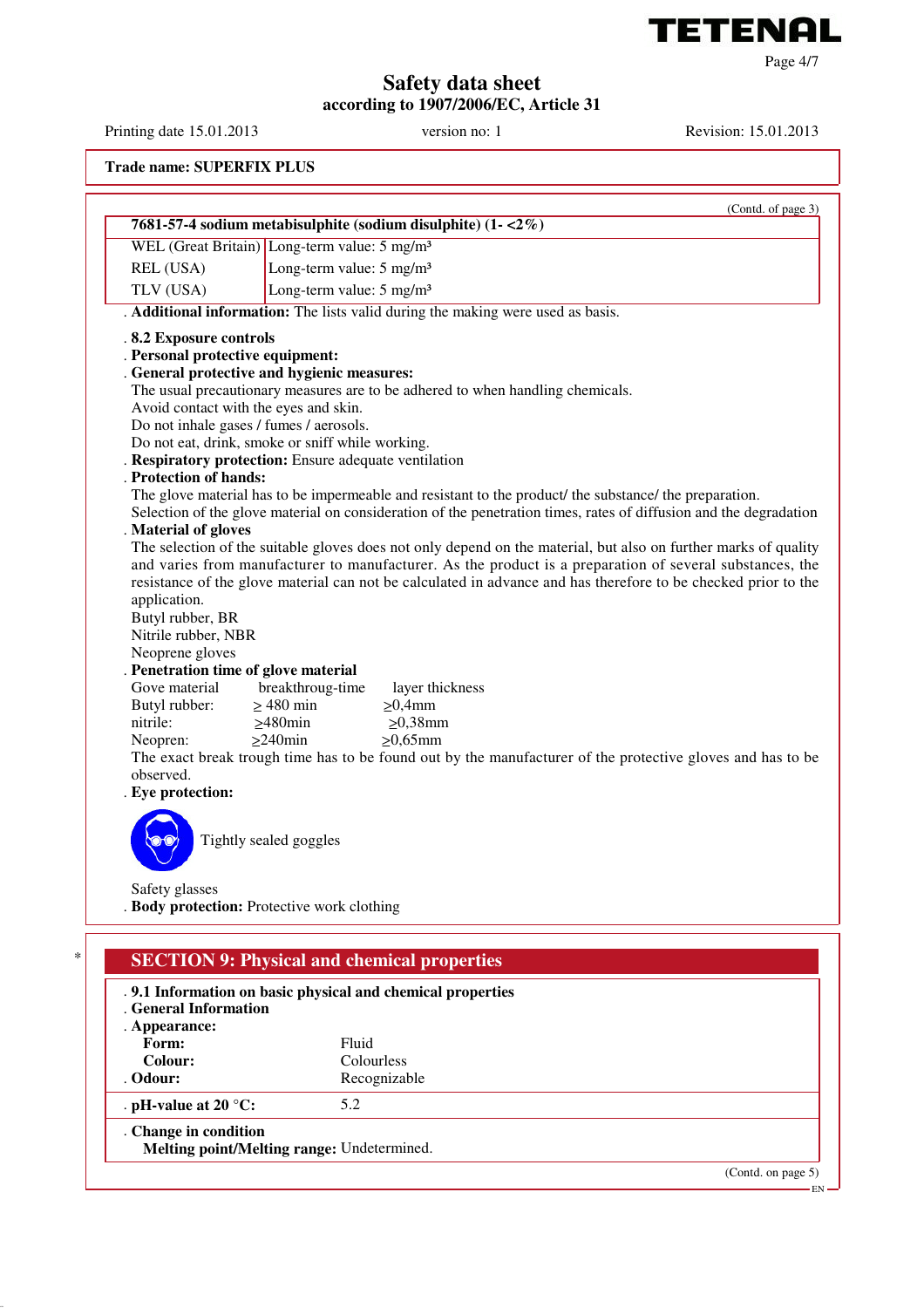

Page 5/7

# **Safety data sheet according to 1907/2006/EC, Article 31**

Printing date 15.01.2013 version no: 1 Revision: 15.01.2013

**Trade name: SUPERFIX PLUS**

|                                                                              | (Contd. of page 4)                                               |
|------------------------------------------------------------------------------|------------------------------------------------------------------|
| <b>Boiling point/Boiling range:</b>                                          | $>100\text{ °C}$                                                 |
| . Flash point:                                                               | Not applicable.                                                  |
| . Self-igniting:                                                             | Product is not selfigniting.                                     |
| . Danger of explosion:                                                       | Product does not present an explosion hazard.                    |
| . Vapour pressure at $20^{\circ}$ C:                                         | $23$ hPa                                                         |
| . Density at 20 $^{\circ}$ C:                                                | $1.33$ g/cm <sup>3</sup>                                         |
| . Solubility in / Miscibility with<br>water:                                 | Fully miscible.                                                  |
| . Viscosity:<br>Dynamic:<br>Kinematic:                                       | Not determined.<br>Not determined.                               |
| . Solvent content:<br>Organic solvents:<br>Water:<br>. 9.2 Other information | $2.7\%$<br>$>38\%$<br>No further relevant information available. |

#### **SECTION 10: Stability and reactivity**

- . **10.1 Reactivity**
- . **10.2 Chemical stability**
- . **Thermal decomposition / conditions to be avoided:** No decomposition if used according to specifications.
- . **10.3 Possibility of hazardous reactions** Reacts with acids, alkalis and oxidizing agents.
- . **10.4 Conditions to avoid** No further relevant information available.
- . **10.5 Incompatible materials:** No further relevant information available.
- . **10.6 Hazardous decomposition products:** Irritant gases/vapours

#### **SECTION 11: Toxicological information**

- . **11.1 Information on toxicological effects**
- . **Acute toxicity:**
- . **Primary irritant effect:**
- . **on the skin:** No irritant effect.
- . **on the eye:** Irritating effect.
- . **Sensitization:** No sensitizing effects known.

## **SECTION 12: Ecological information**

- . **12.1 Toxicity**
- . **Aquatic toxicity:** No further relevant information available.
- . **12.2 Persistence and degradability** No further relevant information available.
- . **12.3 Bioaccumulative potential** No further relevant information available.
- . **12.4 Mobility in soil** No further relevant information available.
- . **Additional ecological information:**
- . **General notes:**

Water hazard class 1 (German Regulation) (Self-assessment): slightly hazardous for water Do not allow product to reach ground water, water course or sewage system.

- . **12.5 Results of PBT and vPvB assessment**
- . **PBT:** Not applicable.

(Contd. on page 6)

EN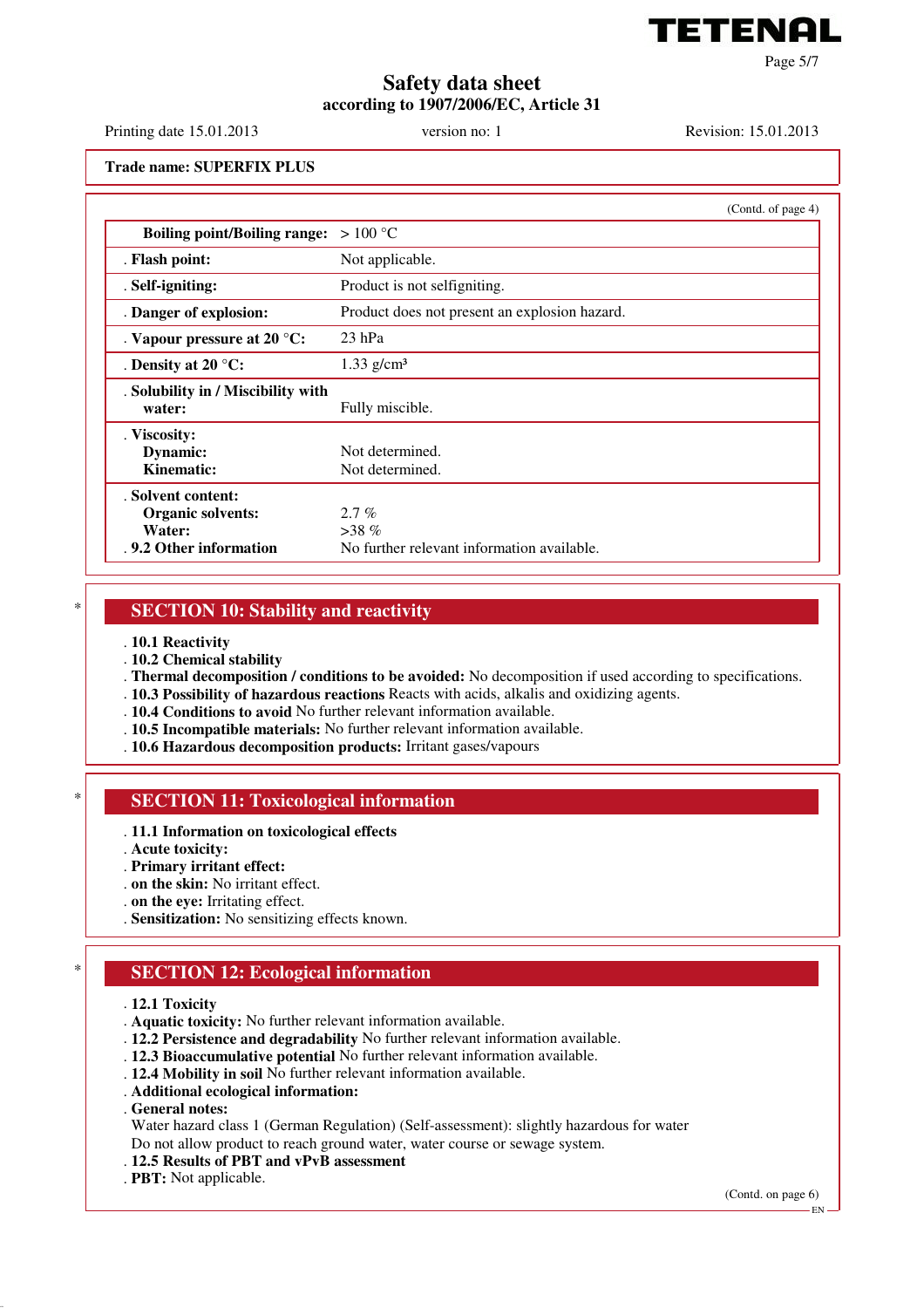

**Safety data sheet**

**according to 1907/2006/EC, Article 31**

Printing date 15.01.2013 version no: 1 Revision: 15.01.2013

**Trade name: SUPERFIX PLUS**

(Contd. of page 5)

Page 6/7

. **vPvB:** Not applicable.

. **12.6 Other adverse effects** No further relevant information available.

# **SECTION 13: Disposal considerations**

. **13.1 Waste treatment methods**

. **Recommendation**

Must not be disposed together with household garbage. Do not allow product to reach sewage system.

. **European waste catalogue**

09 01 04 fixer solutions

. **Uncleaned packaging:**

. **Recommendation:** Disposal must be made according to official regulations.

. **Recommended cleansing agents:** Water, if necessary together with cleansing agents.

# **SECTION 14: Transport information**

| $.14.1$ UN-Number<br>. ADR, ADN, IMDG, IATA                                                                 | Void            |  |  |  |
|-------------------------------------------------------------------------------------------------------------|-----------------|--|--|--|
| . 14.2 UN proper shipping name<br>. ADR, ADN, IMDG, IATA                                                    | Void            |  |  |  |
| . 14.3 Transport hazard class(es)                                                                           |                 |  |  |  |
| . ADR, ADN, IMDG, IATA                                                                                      |                 |  |  |  |
| . Class                                                                                                     | Void            |  |  |  |
| . 14.4 Packing group<br>. ADR, IMDG, IATA                                                                   | Void            |  |  |  |
|                                                                                                             |                 |  |  |  |
| . 14.5 Environmental hazards:<br>. Marine pollutant:                                                        | N <sub>o</sub>  |  |  |  |
| . 14.6 Special precautions for user                                                                         | Not applicable. |  |  |  |
| . 14.7 Transport in bulk according to Annex II of<br><b>MARPOL73/78 and the IBC Code</b><br>Not applicable. |                 |  |  |  |
| . UN "Model Regulation":                                                                                    |                 |  |  |  |

### **SECTION 15: Regulatory information**

. **15.2 Chemical safety assessment:** A Chemical Safety Assessment has not been carried out.

## **SECTION 16: Other information**

This information is based on our present knowledge. However, this shall not constitute a guarantee for any specific product features and shall not establish a legally valid contractual relationship.

#### . **Relevant phrases**

H226 Flammable liquid and vapour.

H302 Harmful if swallowed.

H314 Causes severe skin burns and eye damage.

H318 Causes serious eye damage.

(Contd. on page 7)

EN